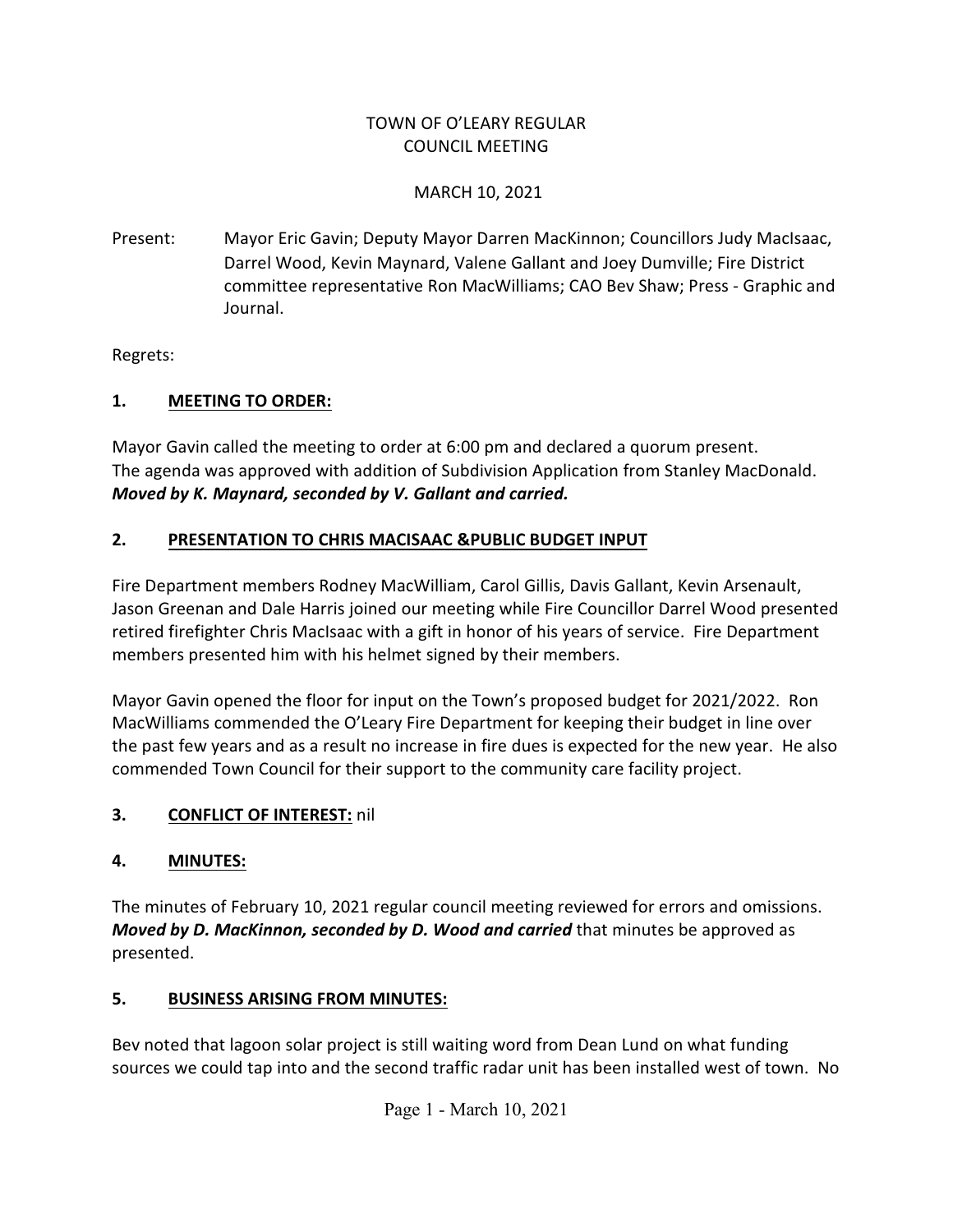word on the insurance policy regarding coverage for replacement value.

### **6. FINANCIAL BUSINESS:**

Financial reports circulated to Council. Darren asked for a report on the status of our gas tax dollars and noted that sewer account customers are taking advantage of the Town's decision to delay payment till March 31, 2021.

Bank balances as follows: February 28, 2021 for general account - \$443,191.24 and for sewer - \$210,322.35. Expenses for February, 2021 for general totalled \$35,890.83 and for sewer - \$3,284.07. Revenue for February, 2021 for general - \$170,536.30, for sewer - \$2,770.41. *Moved by D. MacKinnon, seconded by J. MacIsaac and carried* that financial report be approved.

## **7. NEW BUSINESS:**

A. Mayor's report - Eric didn't have anything to report this month

B. Administrator's report - Bev reported attending two webinars in February on municipal law and finance. A neighbour who was looking for something to do has offered to do a couple of hours cleaning each week at the complex - Council appreciated this. An update to the O'Leary Official Plan was recommended by Municipal Affairs for postponement until land matters currently being negotiated by the Province may have effect on our plan. The annual report from the library was read.

Building/business permits - Development permit issued to Darren MacKinnon, 25 Centennial for addition to house and storage building valued at \$65,000. *Moved by D. Wood, seconded by J. MacIsaac and carried* that development permit application from Xplornet for small storage shed and internet tower at 74 Gaspe Road valued at \$50,000 be approved. Overtime/vacation time - Bev 28.5 hours overtime and 1 week vacation left. Dale's hours not available but has 2 days of vacation time left. Andrew has 34 hours overtime and one vacation day left.

# C. Reports from departments -

**Properties** - Valene reported that a few of the firefighters, Dale and herself took thermal images of the complex cement wall and interior walls to determine heat loss and it looks significant. Windows appear to be in poor shape as well. Bev needs to remind Dale to fix the front step of complex. Valene reminded Council of the condition of the maintenance building and that replacement is near.

**Police -** Valene reviewed the RCMP report for February stating 11 calls for service and 169 hours of service for O'Leary area. Four check stops held with over 100 vehicles stopped. The Provincial Priority Unit also conducted a traffic check stop. As Valene was reading the report RCMP member Jones arrived.

**Newcomers/Recruitment/Community Endorsements** - Judy referred to Ron MacWilliams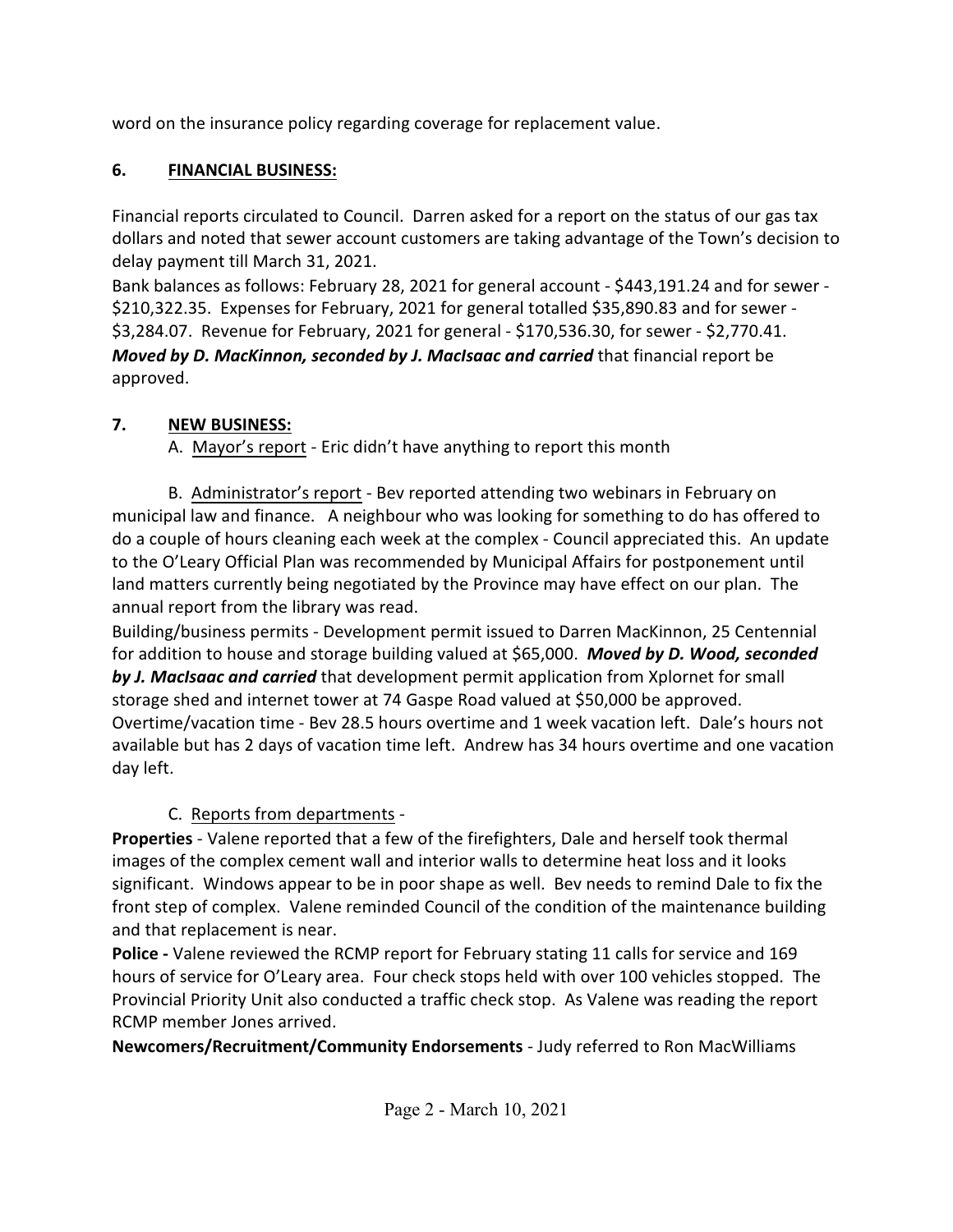providing information on the community care facility earlier this evening and mentioned that a committee has been struck to look at hiring of a manager for the facility. CSCL has held two meetings this month. The newcomers skate was a great success. Judy still gathering information about new banners for summer. Emergency preparedness plan is waiting on one member's information then ready to move forward. Was suggested that Judy talk to CSCL about costing for the senior care facility due to the increase in building costs.

**Fire Protection -** Darrel reported 5 calls in February for the fire department. The 1994 GMC tanker has gone to West Point department and they expect it to be ready for duty in six months or so. The attic training facility is under construction. Member Katie Thibodeau has resigned from the department. The department has arranged for the manufacturer of the faulty ladder to pick up, repair and return at no cost. A sympathy card to be sent to Fire Chief due to the loss of his mother.

**Streets & Sidewalks -** Kevin noted that Provincial snow blower was in town widening the streets and that snow bumps from snowmobiles create a problem on some streets. **Recreation -** Joey reviewed Andrew's recreation report for February. The Winter Carnival pancake breakfast and bingo was the most successful events. Covid circuit breaker made after school programming and senior's events impossible for the time being but will attempt again after March break. A couple of Softball events are being tentatively planned as well minor sport programs. One application has been submitted for the playground project. Discussion held on Winter Carnival needing revamped.

**Sanitation -** Eric advised that samples are still being tested. Recommissioning of the UV system is still held up due to travel and Covid.

**Community Development -** Some discussion on plans for Gospel Hall land. Bev to find someone, maybe WSP, to produce a visual for this area.

### D. Update/new quote on Safe Start funding

Discussion held with quoters - O'Leary Home Hardware is unable to supply all the necessary equipment, set up and support so they were eliminated thus making Darren no longer in conflict on this subject. SOS Computer Solutions is not able to provide the projector based system but can do the laptop and ipads and Pater Audio can do the projector but not the laptop and ipads so the following motion was passed: *moved by J. Dumville, seconded by D. Wood and carried* that SOS Computer Solutions be contracted to supply and set up the laptop and ipads and Pater Audio, the projector and related equipment necessary to provide audio/visual system in the boardroom for video conferencing and presentations.

## E. 2<sup>nd</sup> reading of Sewer Corporation Bylaw # 2021-02

WHEREAS current bylaw for sewer corporation, Bylaw # 5 for Municipal Sewage Collection and Treatment was enacted in 1988 and requires updates related to municipal status as a Town, composition of Board of Directors, supervision of work and staff of the corporation, and Island Regulatory and Appeals Commission title;

AND WHEREAS Bylaw # 2021-02, Town of O'Leary Sewer Corporation Bylaw, was read and approved a first time on February 10, 2021;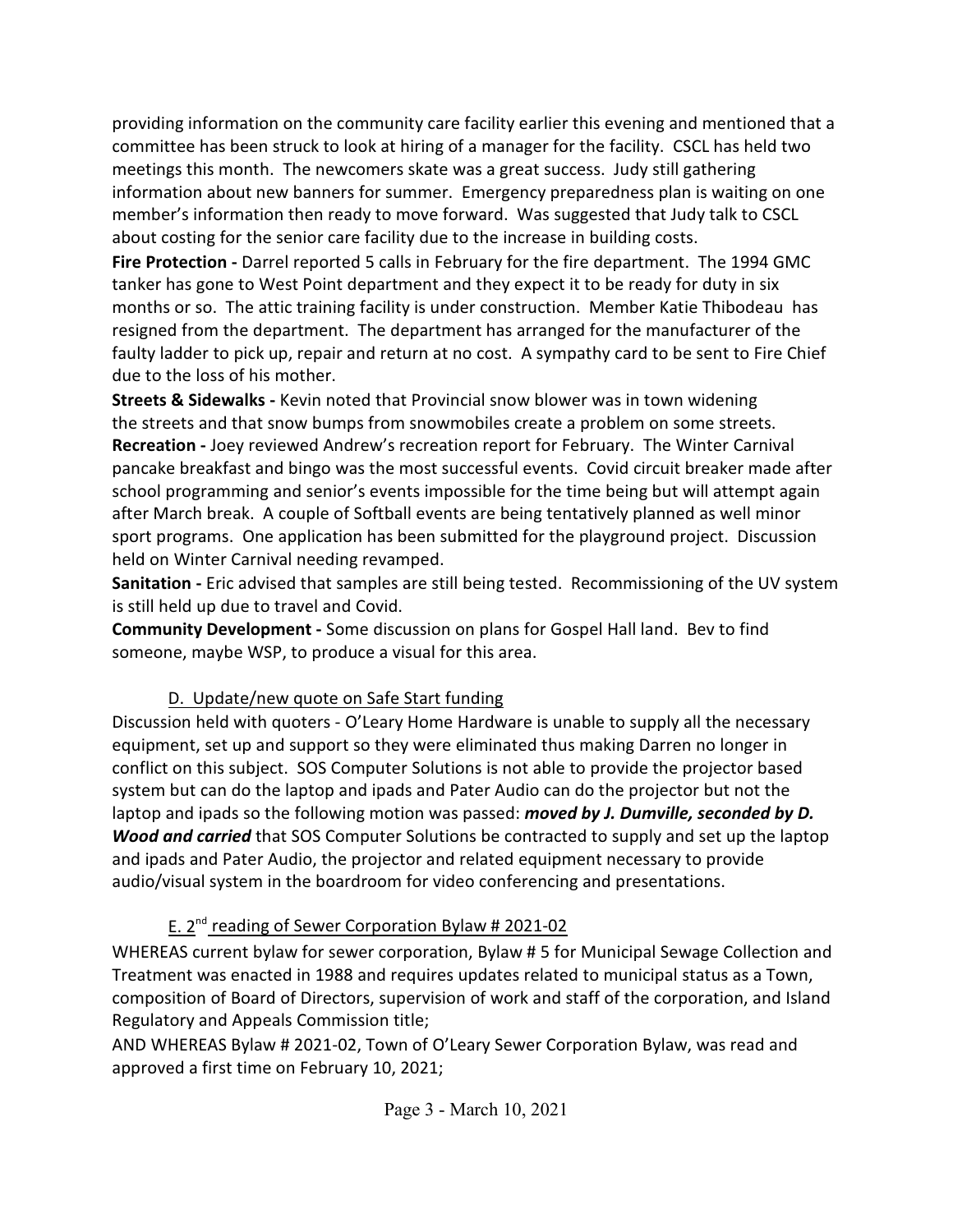BE IT RESOLVED that Bylaw # 2021-02, Town of O'Leary Sewer Corporation Bylaw, be hereby read a second time; and BE IT FURTHER RESOLVED that Bylaw # 2021-02, Town of O'Leary Sewer Corporation Bylaw, be

hereby approved.

*Moved by Darren MacKinnon, seconded by Kevin Maynard and carried.*

## F. Donation request from PEI Ground Search & Rescue

*Moved by D. MacKinnon, seconded by K. Maynard and carried* that donation request from PEI Ground Search & Rescue be tabled until a meeting with their directors can be held and Council obtains more information.

## G. Budget items

*Moved by D. MacKinnon, seconded by J. Dumville and carried* that any surplus funds from 2020/2021 be reserved to Community Development.

*Moved by D. MacKinnon, seconded by D. Wood and carried* that donation request from Canadian Potato Museum be denied at this time due to Council's priorities to support the senior care facility and playground equipment.

*Moved by D. MacKinnon, seconded by J. MacIsaac and carried* that Safe Start funds of \$17,792 received in 2020/2021 but won't get spent until 2021/2022 be reserved at March 31, 2021 year end.

Proposed capital budget was presented to Council.

*Moved by D. MacKinnon, seconded by D. Wood and carried* that capital and operating budget estimates for 2021/2022 be approved and tax rates for 2021/2022 remain the same at \$0.79 per \$100 valuation for non-commercial properties and \$1.10 per \$100 valuation for commercial properties.

# H. Other business

**Subdivision application from Stanley MacDonald** - *Moved by D. MacKinnon, seconded by K. Maynard and carried* that subdivision application be tabled until further information can be obtained on the variance requested.

# **8. COMMITTEE OF THE WHOLE:**

*Moved by V. Gallant, seconded by J. Dumville and carried* that council adjourn to committee of the whole session at 7:50 pm.

*Moved by V. Gallant, seconded by D. Wood and carried* that regular meeting reconvene at 8:30 pm.

## **Results from Committee of the Whole -** nil